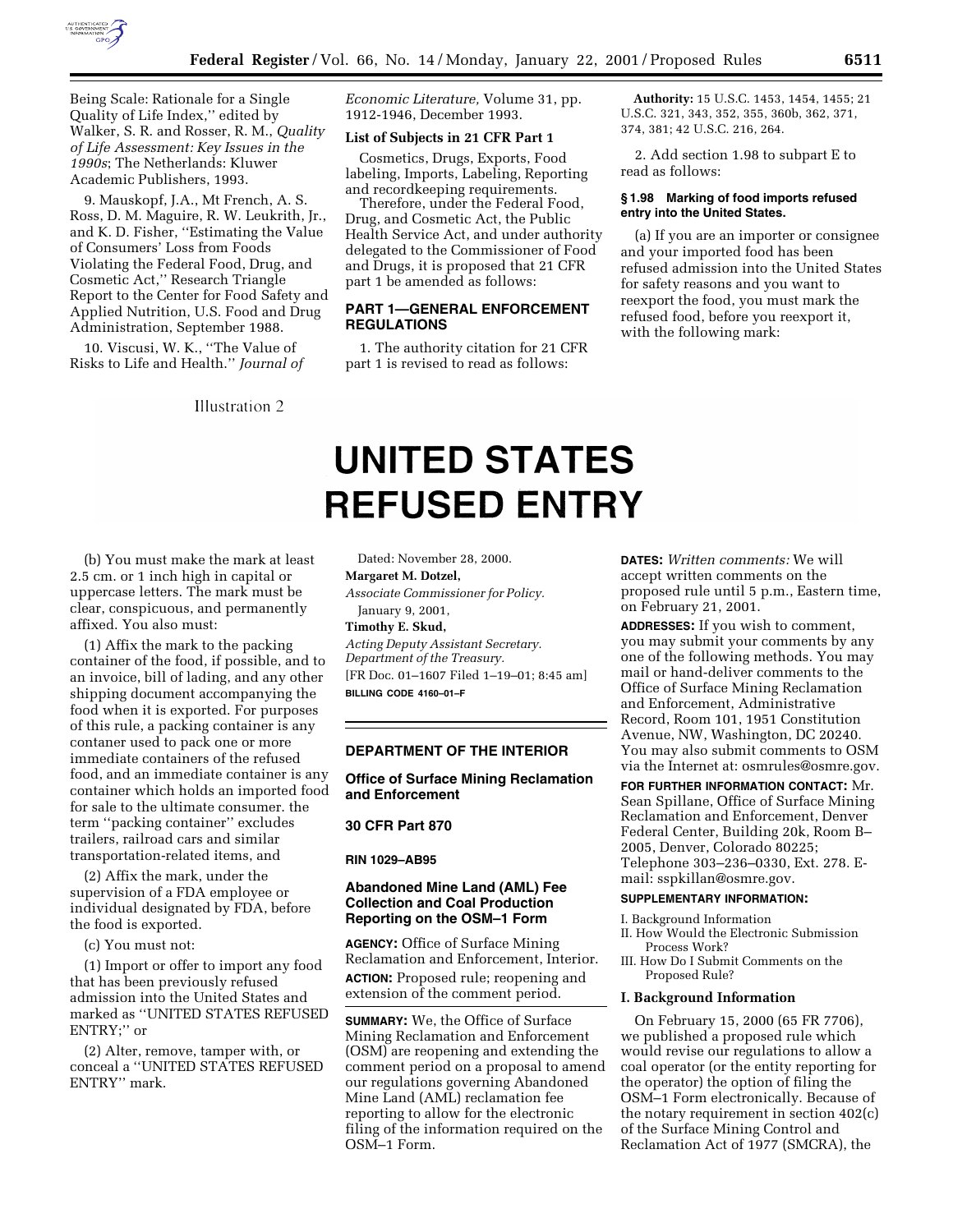proposed rule also required the operator to print out and maintain on file, a properly notarized paper copy of the OSM–1 Form for review by OSM's Fee Compliance auditors. In the proposed rule published on February 15, 2000, section 870.17(b) reads in part as follows: (b) Maintain a properly notarized paper copy of the identical OSM–1 Form for review and approval by OSM's Fee Compliance auditors.

In order to further simplify the process and to make it easier for the operator to store records electronically, we are considering an option which would eliminate the need for the operator to notarize the OSM–1 Form and maintain a paper copy on file. We are considering adopting a final rule which would allow the operator to electronically submit the OSM–1 Form and include a statement made under penalty of perjury that the information contained in the OSM–1 Form is true and correct. The statement would *not* have to be notarized but it would have to be electronically signed, dated, and transmitted to OSM as part of the OSM– 1 Form. In the final rule, section 870.17(b) would read as follows: (b) Submit an electronically signed and dated statement made under penalty of perjury that the information contained in the OSM–1 Form is true and correct.

The authority for filing the form without notarization is found in 28 U.S.C. 1746. Section 1746 provides in part:

Wherever, under any law of the United States or under any rule, regulations, order, or requirement made pursuant to law, any matter is required or permitted to be supported, evidenced, established, or proved by the sworn declaration, verification, certificate, statement, oath, or affidavit, in writing of the person making the same (other than a deposition, or an oath of office, or an oath required to be taken before a specified official other than a notary public), such matter may, with like force and effect, be supported, evidenced, established, or proved by the unsworn declaration, certificate, verification, or statement, in writing of such person which is subscribed by him, as true under penalty of perjury and dated, in substantially the following form:

\* \* \* \* \*

(2) If executed within the United States, its territories, possessions, or commonwealths: ''I declare (or certify, verify, or state) under penalty of perjury that the foregoing is true and correct. Executed on (date). (Signature)''.

The option of using a signed a dated electronic statement made under penalty of perjury in lieu of a notarized statement will facilitate compliance with the requirements of the Government Paperwork Elimination Act (GPEA), Pub. L. 105–277, Title XVII. GPEA requires agencies, by October 21,

2003, to provide for (1) the option of electronic maintenance, submission, or disclosure of information, when practicable as a substitute for paper; and (2) the use and acceptance of electronic signatures, when practicable. GPEA specifically states that electronic records and their related electronic signatures are not to be denied legal effect, validity, or enforceability merely because they are in electronic form.

Comments are also requested on whether in addition to the option being proposed today, we should also retain the notary option published in the **Federal Register** on February 15, 2000. If both options are adopted, the final rule would provide the operator with two choices in addition to the existing process: Either sending the OSM–1 Form data electronically while maintaining a properly notarized paper copy of the OSM–1 Form, or sending the OSM–1 Form data electronically with an electronically signed and dated statement made under penalty of perjury.

As previously stated, the electronic submission of the OSM–1 Form would be an option that is available to the operator. Even if a final rule is adopted which allows the submission of the OSM–1 Form electronically, we would continue to accept the quarterly filing of the OSM–1 Form in paper format with the sworn, notarized statement that is currently in use.

Because 28 U.S.C. 1746 already allows the operator to use an unsworn statement made under penalty of perjury in lieu of a sworn, notarized statement, we are considering modifying the paper form to incorporate an appropriate signature block for this provision. The new paper form, if adopted, would allow the operator to submit either the sworn, notarized statement, or an unsworn statement made under penalty of perjury. We believe that this modification would further simplify reporting requirements for operators. Your comments on this matter are also requested.

# *How Would the Electronic Submission Process Work?*

We intend to develop a website where companies will be able to log in an complete the OSM–1 Form on-line. Access to the website will be controlled by ID and password which will be used as the method of electronic signature. When initially accessing the website, companies will be able to down-load encryption software which is free. The data which is encrypted can be read only by the company and OSM and the data submitted by the company cannot be changed by unauthorized persons. A

file transfer protocol (FTP) version of the electronic OSM–1 Form will allow companies with a large number of reporting permits to automate their filing process by transferring their data report files directly from their computer to OSM. The FTP process will use a form of electronic signature called a Public Key Infrastructure (PKI). PKI is a system for encrypting, decrypting, signing and verifying the data transferred electronically. With PKI, the company (user) can obtain a free download of the software for a private signing key. With this key, the user creates a digital signature on an electronic file or encrypts the data. OSM, as the recipient of the file, employs the public key to validate the signature made with the private key or decrypts the data. The two keys are mathematically linked and form a unique pair. Only the public key can validate the signature made with the associated private key(s). This process also verifies that the file has not been altered since its encryption. The companies that use FTP will also need a user identification and password to enable them to print their OSM report from the website after their data is transferred.

# **II. How Do I Submit Comments on the Proposed Rule?**

*Written Comments:* If you submit written or electronic comment on the proposed rule during the 30-day extended comment period, they should be specific, should be confined to issues pertinent to the notice, and should explain the reason for any recommended change(s). Where practical, you should submit three copies of your comments. We may not be able to consider or include in the Administrative Record comments delivered to an address other than those listed above (see **ADDRESSES**).

*Electronic Comment:* Please submit Internet comments as an ASCII or WordPerfect file avoiding the use of special characters and any form of encryption. Please also include ''Attn: RIN 1029–AB95'' and your name and return address in your Internet message. If you do not receive a confirmation from the system that we have received your Internet message, contact us directly at 202–208–2847.

*Availability of Comments:* Our practice is to make comments, including names and home addresses of respondents, available for public review during regular business hours at the OSM Administrative Record Room (see **ADDRESSES**). Individual respondents may request that we withhold their home address from the rulemaking